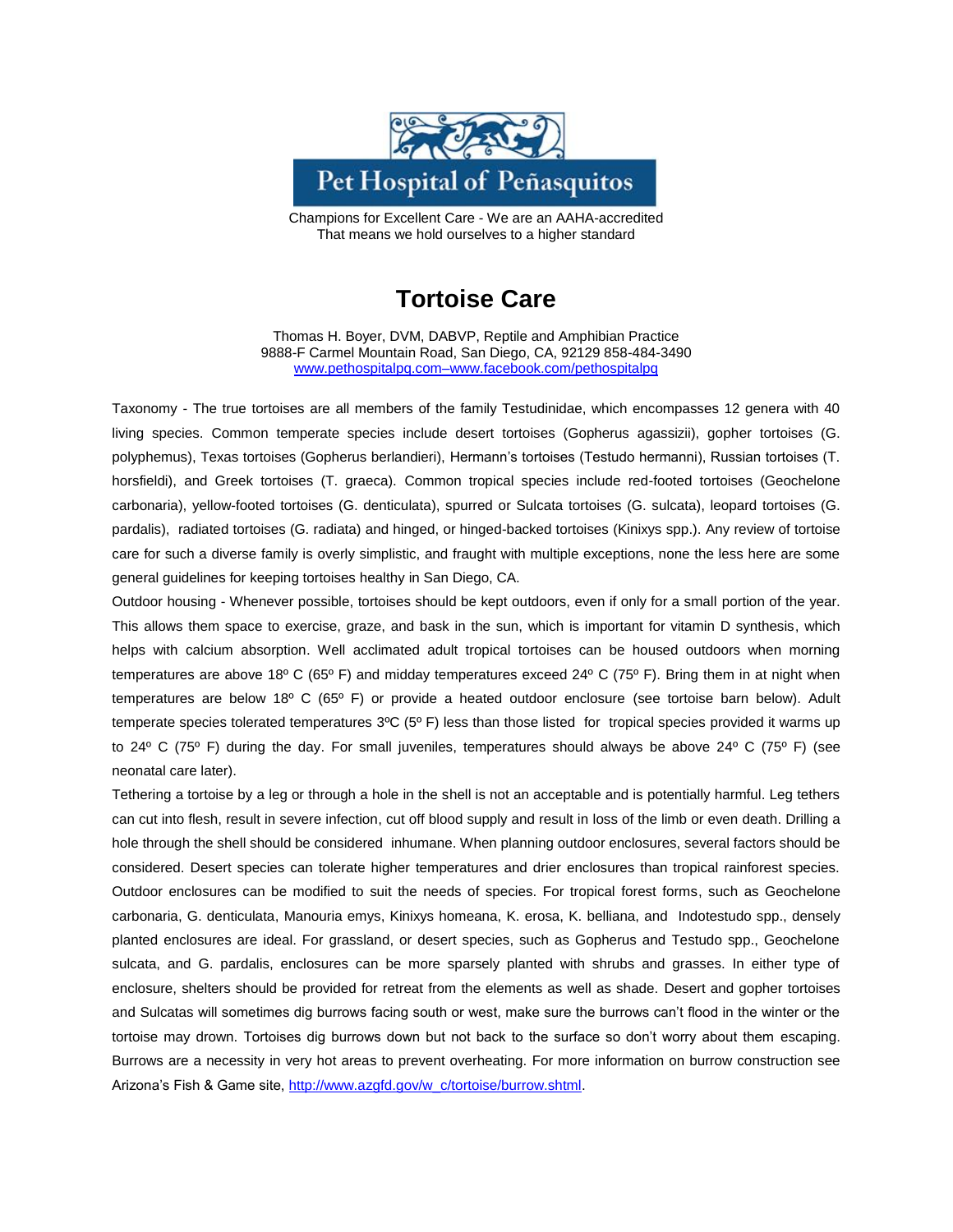Tortoise Barn - In San Diego coastally it is often too cold for tortoises without supplemental heat, and, even inland, supplemental heat is advisable at night. All tortoises benefit from heated barns (see figure 1) fashioned from  $\frac{3}{4}$  inch AC plywood with a hinged, sloped, insulated, slightly overhanging and heated roof. The corners are secured with inner L braces and caulked, the floor is open to the dirt to boost humidity and ease cleaning. Hinging the roof also makes it easier to clean; waterproofing the plywood will extend its lifespan. A 12 x 36 inch Kane pig blanket (Kane MKG, Inc., Des Moines, IA) suspended loosely from the solid inner roof insulation warms the barn. A dusk to dawn timer will keep heat on at night and off on warmer days or it can be run continuously and the doorway covered with slit plastic on colder days. The doorway should be just large enough for tortoises to fit through.



Another way to boost heat is to make a solarium with 1/4 inch safety glass secured on one side by quarter round on top of two to three stacked 4 x 4 inch landscape timbers, drilled through and secured with rebar running through them and into the ground, with the glass leaning up against an eastern or southern exposure wall at 45° angle and open at both ends. This allows the tortoises to thermoregulate on their own, see figure 2.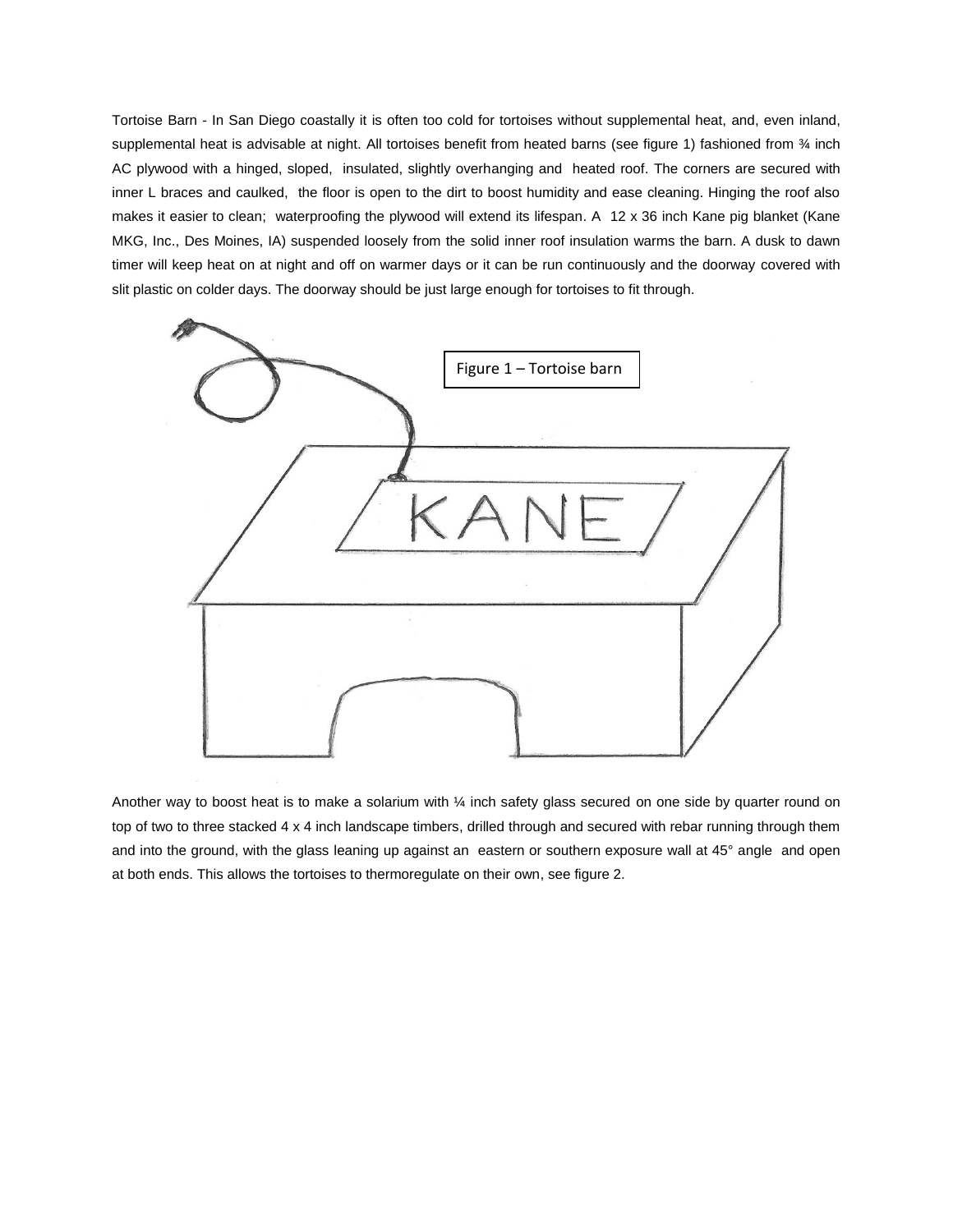

Outdoor enclosures should have secure perimeters. Tortoises generally pace at the perimeters and constantly try to get through perimeters they can see though. Therefore, solid barriers, such as wooden fencing or smooth concrete, at tortoise eye level are preferable to open fencing. Open fencing should be small enough that tortoises cannot entrap a leg or neck in it. Chicken wire, for instance, can entrap and cut tortoise legs and is thus not advisable. Fencing should be staked down to the ground and lean inward slightly to discourage climbing.

Outdoor hazards - Predators, especially dogs, are fond of chewing on tortoises and can wreak havoc in no time at all. Small chelonians can be devoured without a trace. Be careful that a neighbor's dog that smells, sees and hears your tortoise doesn't dig under a fence to get it. Raccoons and opossums enter yards at night to prey on tortoises. In the southern United States fire ants (Solenopis ssp.) can attack and kill small tortoises. Never trust a dog alone with a small tortoise.

Another potential threat, especially in residential areas, is pesticide spraying. Do not spray tortoise enclosures with pesticides. Instruct owners to have their neighbors inform them when they apply pesticides so that their tortoises can be removed to a safer area.

In smaller enclosures tortoises will consume all the vegetation growing in their enclosure. Toxic plants are rarely a concern (oleanders and rhododendrons are exceptions) even though extensively discussed. Most grasses, clover, perennial legumes, iceplants, and dandelions are excellent free forage. Tortoises will also eat anything that falls into their enclosure. Enclosures should be regularly examined for scraps of metal, staples, wires, nails, tacks, twist ties, or any other type of metal, pieces of plastic or rubber, plastic bags, twine, or any other trash that blows in. Tortoises will also consume small rocks, gravel, decomposed granite, pumice, pebbles (especially if they don't have enough calcium in their diet) and sand. Never house tortoises on small rocks, gravel, pebbles or sand or life threatening intestinal impactions will occur.

Indoor Housing – In colder areas of the country indoor housing is usually mandatory for a good portion of the year. Tortoises require more space than most reptiles. The New York Turtle and Tortoise Society recommends that the combined shell size of all tortoises present should not exceed a quarter of the floor surface area available to the tortoises. Aquariums, plastic or metal livestock troughs, concrete mixing containers, or plastic sweater boxes can be used for small tortoises. Cages can be constructed for larger tortoises with 1/2 -to 3/4-inch plywood on the bottom and 2 by 12 inch planks stacked on one another or plywood along the sides. The inner cage surfaces should be caulked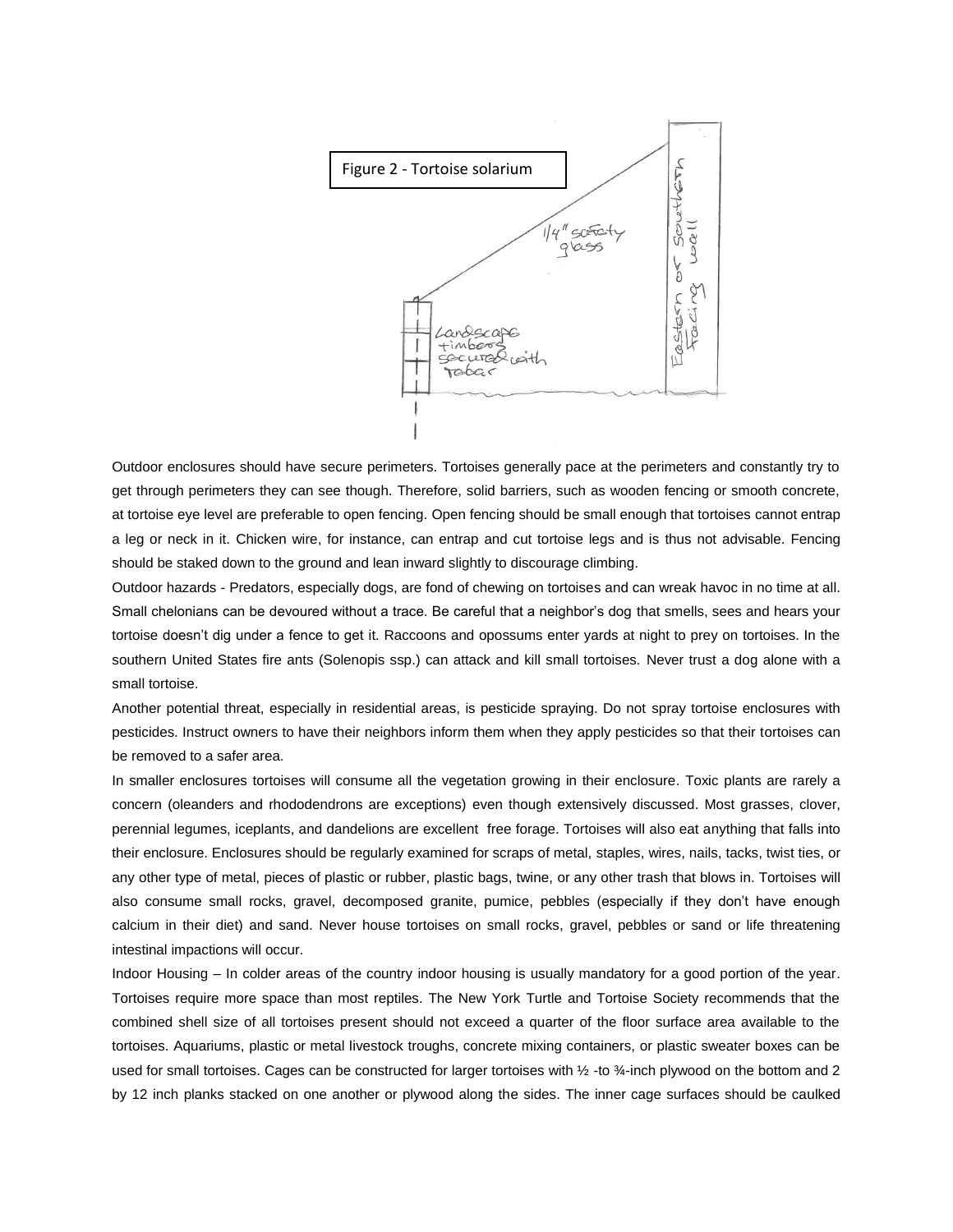and sealed with an undercoat of water sealant and two to three coats of polyurethane, or one can use melamine. Melamine tends to warp if it gets wet. Sealing exposed wood surfaces facilitates cleaning and disinfecting. Allow the cage to air out thoroughly (usually about a week) before placing any tortoises in it. To prevent chilling, the cage bottom should not be in direct contact with cold concrete; a gap of several inches is advisable, such as on resting on 2 x 4's. An alternative to building a cage is to convert a garage or unfinished room into a tortoise pen. Ambient indoor temperature should be 24 to 32° C (75 to 90° F), depending on the species. Rooms can be heated with thermostatically controlled space heaters. A thermogradiant should be provided with basking lights and/or heating pads.

Substrates - Juveniles are often maintained indoors on alfalfa pellets and as they graduate to larger cages, a mixture of medium to large conifer bark nuggets and peat moss or coconut coir. Acceptable alternative substrates include newspaper, indoor-outdoor carpeting (be sure to avoid frayed edges), or corrugated cardboard. Remove fecal material from the enclosure several times per week and replace the substrate several times per year. For very large enclosures and large species, smooth cement, clean soil (baseball infield soil or soil with a high clay content), can be used, provided the room stays warm. Avoid sand, gravel, cat litter, and crushed corncob or walnut shells. Many tortoises are reclusive animals. As with outdoor enclosures, a tortoise barn or hide box should be provided.

Water - Water should be regularly available for indoor and outdoor tortoises. Shallow plastic plant saucers work well for tortoises. Make sure the water is no more than chin deep or the tortoise may accidentally overturn and drown. Tortoises often defecate in their water; thus, water bowls should be changed daily, every other day, or whenever dirty. Tortoises outdoors will also drink from standing water. An alternative to water bowls is to soak the tortoises in chin-deep water several times per week.

Feeding - Diets for captive tortoises are an area of considerable uncertainty, variability and continues to evolve. Wild tortoises often utilize forage of a relatively low nutritional value. In captivity, diets tend to have too much or too little protein, too much carbohydrates, and not enough fiber or calcium, which is unhealthy. Commercial tortoise diets, such as Mazuri's Tortoise Diet and Tortoise LS High Fiber and ZooMed's Natural Grassland Tortoise Food and Natural Forest Tortoise Food, and hays tend to have better calcium levels and nutrient profiles similar to what desert tortoises naturally consume. Backyard grasses or grass hays (Bermuda, Timothy, Kentucky bluegrass, Buffalo, Brome, Tall fescue, Orchard grass but not Alfalfa hay, which is too high in protein) are also very good. Getting tortoises to eat hay and commercial foods can be tough. Chopping the hay with scissors, or a food processor, and sprinkling or spraying the hay with water, to moisten it, helps, or it can be soaked in water for several minutes. Soaking too long will leach out nutrients. Mixing the normal food in or under the hay also helps. Mazuri pellets can be soaked in water until just soft and mixed into the salad. Be patient and persistent and tortoises will switch over to hay and commercial pellets. Sulcatas grow so large you almost have to get them eating hay. Back yard weeds (esp. dandelions, clover, burclovers, purslane, spurges, crabgrass, cheeseweed, creeping woodsorrel and others), spineless prickly pear cactus pads & fruits (*Opuntia ficus-indica*), dark leafy greens (collards, mustards, turnip tops, bok choy, kale, spinach, cabbage, endive), flowers (roses, nasturtiums, hibiscus, carnations, nasturtiums, geraniums, primroses, iceplant and cactus flowers), leaves (Mulberry, grape, hibiscus, squash) can also be fed. One can also plant plants naturally eaten by desert tortoises, see the Arizona Fish & Game site [\(http://www.azgfd.gov/w\\_c/documents/NativePlantsforDesertTortoises\\_2008.pdf\)](http://www.azgfd.gov/w_c/documents/NativePlantsforDesertTortoises_2008.pdf) and California Turtle & Tortoise Society site [\(http://www.tortoise.org/general/wildplan.html\)](http://www.tortoise.org/general/wildplan.html) for good ideas.

Be aware of several widespread misconceptions. Members of the cabbage family (cabbage, kale, mustard greens) can cause thyroid problems (goiter) if fed exclusively and long term, but are harmless in moderation as part of a balanced diet. Let me repeat that, cabbage, kale, and mustard greens are OK as part of a balanced diet. Spinach,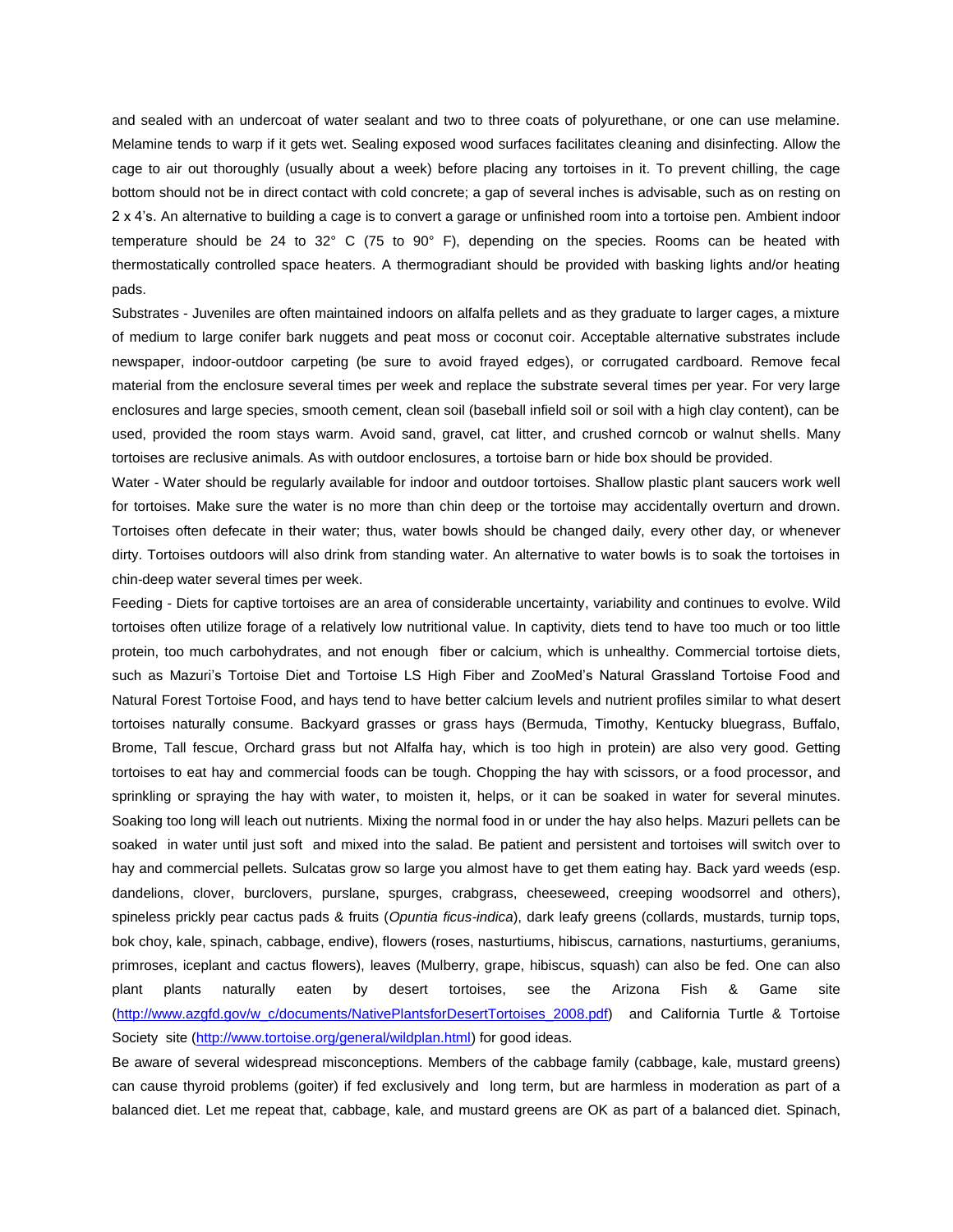beets, Swiss chard and rhubarb have oxalates in them but nowhere near as much as plants consumed regularly by wild desert tortoises. Oxalates can bind with calcium in the intestinal tract and decrease calcium absorption and theoretically contribute to kidney damage, but this hasn't been borne out by scientific studies. In fact, one scientific study concluded that oxalates in desert tortoises were an incidental finding or non-pathogenic. In moderation spinach, beets and Swiss chard should not cause any problems. Most tortoises won't eat Swiss chard however. Rhubarb should not be fed at all.

Fruits - Fruits, in general, are mineral poor yet high in sugars and can disrupt the normal gut flora and lead to fatty livers. Fruits are tasty enough that tortoises will consume them preferentially over more nutritious foods. Therefore limit fruits to a miniscule portion of the diet, more of an occasional treat than a staple, or don't feed them at all. Apples, apricots, bananas, dates, figs, grapes, kiwis, melons, mangos, peaches, papayas, pears, plums, prunes, raisins, star fruit, strawberries, tomatoes and raspberries are all fine occasionally. Do not over do it! Red and yellow foot tortoises are more frugivorous than other tortoises and should be offered more fruit, but no more than 20% of the entire ration.

Put the salad on a flat board, piece of newspaper, or paper plate, or use plastic or metal plates or trays. Disposable feeding trays cut down on cleaning. Never feed tortoises over sand or they will accidentally ingest it. Feed as much variety as possible! The majority of the diet should be commercial tortoise chows and hay. Adults should be fed a minimum of three times per week and hatchlings daily. Every feeding, for juveniles, lightly dust food with calcium carbonate, lactate, citrate, or gluconate. Adults only need calcium several times per month. Twice a month lightly dust food with multivitamins (if vitamin-fortified foods tortoise foods are not being consumed). If the tortoises are exposed to unfiltered sunlight or indoor ultraviolet lights, vitamin D supplements are not needed, nor desired.

Reproduction - Female tortoises must be in prime condition prior to egg production. This includes a well-balanced diet with adequate calcium. Small tortoises can be palpated in the inguinal fossa for eggs, but this is much more difficult in larger tortoises. A large African female tortoise can cause excruciating pain to the forefinger foolhardy enough to be caught between her shell and rear leg. Eggs show up well on x-rays. Gravid females feel heavier than normal and tend to be more active, often pacing in the enclosure. For nesting, areas are often selected that get the most sun or late afternoon sun. If the keeper is not present during egg laying, the nest can be easily missed. A definite sign that a female has been digging is dirt packed on her hind feet and rear margins of shell. Some females may excavate several nests before actually laying eggs. Indoors one must provide a nesting substrate at least as deep as the female's carapace length.

Neonatal care - Once the neonate has pipped the eggshell with its caruncle, or eggtooth, it will emerge from the shell within 1 to 4 days. During this time, the neonate's shell begins to unfold, facilitating yolk absorption. As the neonate's shell straightens and the tortoise begins to move, the eggshell breaks further. Once out of the egg, the neonate may still have considerable yolk sac. The hatchling should be transferred to a container, such as a plastic shoe or sweater box, with clean moist paper towels. The yolk sac will be slowly absorbed over the next few days. Once the yolk sac is fully absorbed and the umbilicus sealed, the hatchling can be transferred to a cage with previously mentioned substrates. Hatchlings usually begin feeding within 1 to 14 days of leaving the egg. Hatchlings are prone to dehydration; therefore shallow water bowls should constantly be available. Make sure the water bowl is shallow or the hatchling may overturn and drown. Plastic plant saucers work admirably for water bowls. An alternative is to soak neonates in shallow water three times a week. Ultraviolet lights should be provided for 12 hours per day for all tortoises not housed outdoors. A thermal gradient should be provided. Ambient temperature should not get colder than 24°C (75°F) at night and gradually warm to 30°C (85°F) during the day. Temperatures cooler than this are devastating to hatchling tortoises and can quickly lead to respiratory problems, anorexia, and death. Temperate